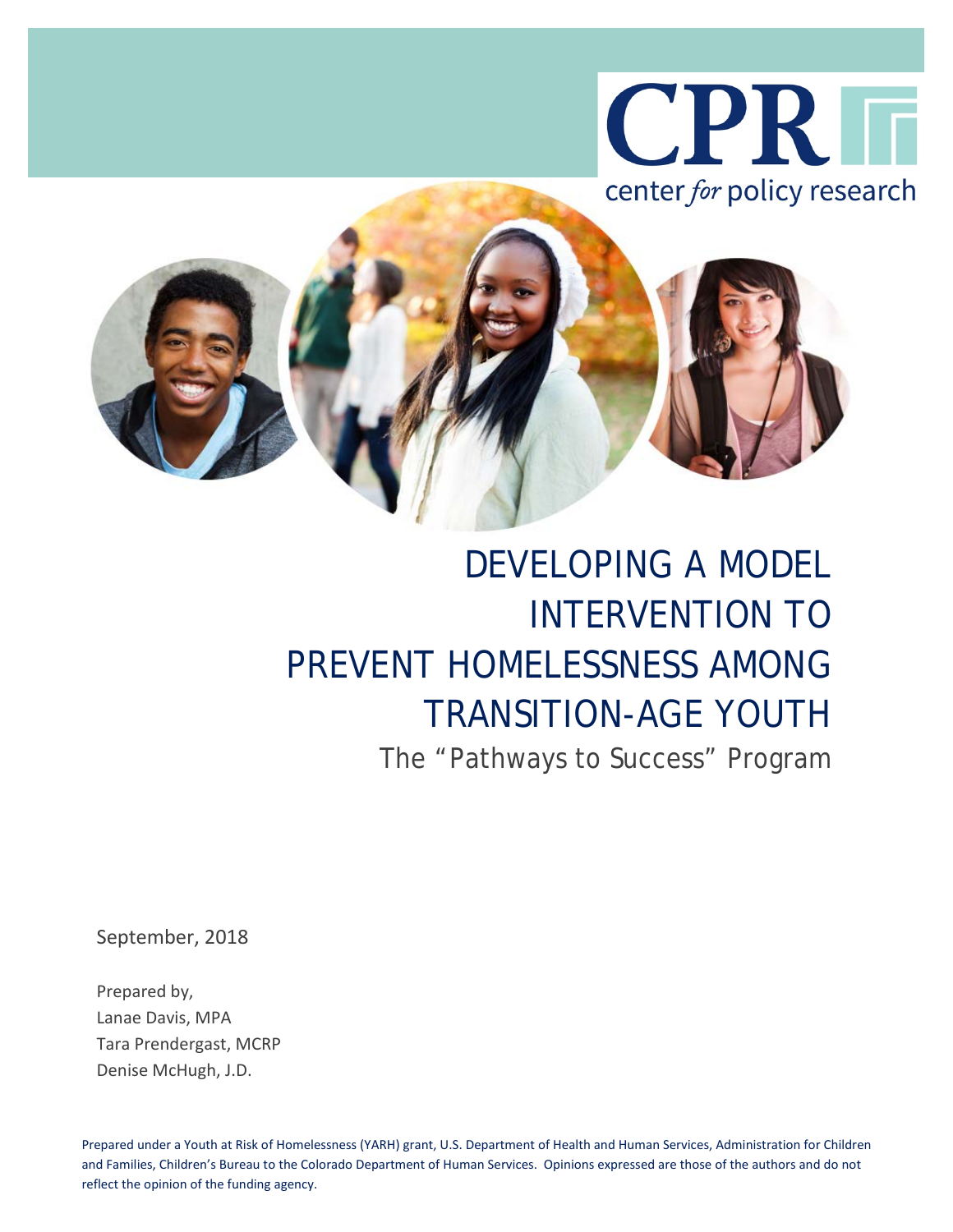# **Introduction**

In 2013, Colorado's Department of Human Services (CDHS), Division of Child Welfare (DCW) was chosen as one of eighteen grantees to receive a planning grant (Phase I) from the U.S. Department of Health and Human Services' Children's Bureau under their Youth-At-Risk-of-Homelessness (YARH) demonstration projects. Since then, Colorado was selected as one of six grantee sites to move on to Phase II, to implement and conduct a formative evaluation of the model intervention conceived in Phase I. The purpose of YARH is to develop, implement, and test a model intervention that prevents and addresses homelessness among youth with current or prior foster care involvement. Ultimately, the goal of the YARH demonstration projects is to produce evidence-based interventions that other child welfare agencies can implement in their jurisdictions in an effort to prevent youth with foster care involvement from becoming homeless.

The first in a series, this research brief describes Colorado's Pathways to Success model. It reviews how the model was developed and highlights lessons learned from the planning and implementation of the model intervention. The brief concludes with a list of key considerations and lessons learned that other state or local jurisdictions should consider when developing new interventions to address the needs of transition-age youth.

# **Background**

As many as 3.5 million young people between the ages of 18 and 25, and 700,000 youth age 13 to 17, experience homelessness in the United States each year (Morton, 2017). Youth become homeless for a variety of reasons, including abuse and neglect, and substance use and abuse. They also may not be welcome in their homes due to pregnancy, sexual orientation, or other family conflict (Office of Homeless Youth Services [OHYS] Annual Report, 2016). Rates of youth homelessness in rural areas are comparable to urban and suburban geographies (Morton, 2017). According to the 2017 Point in Time (PIT) youth supplemental survey, there were almost 800 homeless and runaway youth on one date in January 2017 among the 21 Colorado counties that participated in the survey (Colorado Department of Local Affairs, Youth Homelessness in Colorado (2017). The purpose of the PIT is to conduct an annual count on one date of homeless people nationwide, including transition-age youth.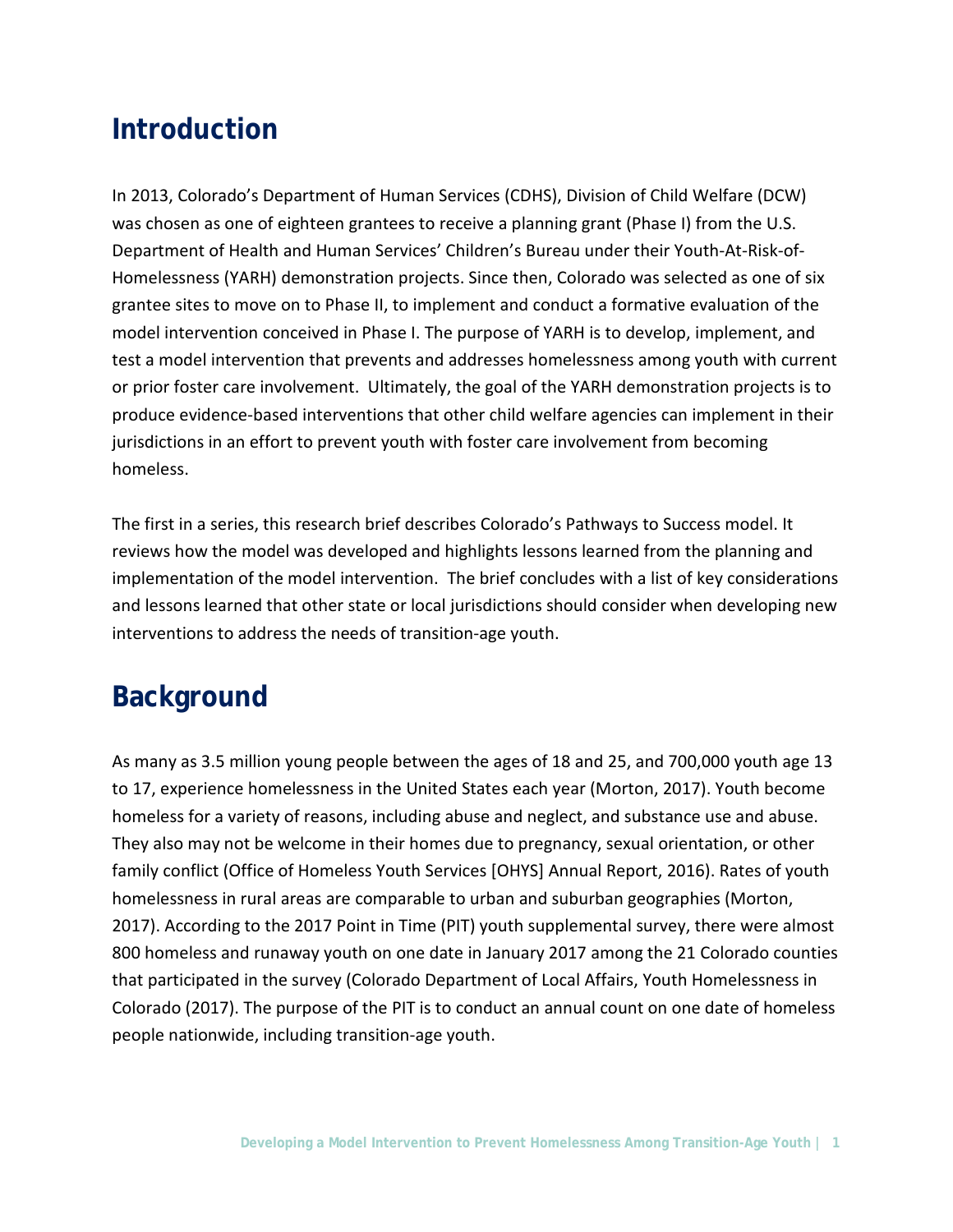Youth transitioning out of foster care are at an increased risk of experiencing homelessness (Dworsky, Napolitano & Courtney, 2013; Fowler, Toro & Miles, 2009). Approximately 70,000 young people leave the foster care system each year (Jacobs, Skemer & Courtney, 2015). According to one estimate, young people with foster care histories are 34 times more likely than their peers who have not been in the child welfare system to experience homelessness (Santa Maria et al., 2015). These youth are faced with daunting odds. Compared to their peers, youth who have been involved with foster care are six times more likely to have physical and mental health issues; three times more likely to have been incarcerated by age 19; three times more likely to experience homelessness; 2½ times more likely to become systems-involved parents; two times more likely be high school dropouts; and two times more likely to be unemployed and unable to meet basic needs (Chapin Hall, 2010). A recent study of homeless youth in three U.S. cities found that young people who have experienced foster care tend to be homeless for longer periods than other youth (Bender et al., 2015). They also face high risks of being physically and/or sexually assaulted on the street; 83 percent of the youth included in Bender and colleagues' study reported experiencing such trauma while homelessness (2015).

Although the increased risk of homeless and trauma among this population is well documented, there is little evidence to point to interventions that are successful in addressing these risk factors and ultimately preventing homelessness among youth who have transitioned out of the foster care system. The limited research available offers suggestions on successful approaches agencies can take in decreasing risk factors; however, little evidence exists that points to a successful model over a longer term. Research suggests that such interventions should be flexible, individualized, and centered on engaging youth as decision makers in their own lives (Geenen & Powers, 2007; Scannapieco, Connell-Carrick & Painter, 2007; Morton, 2017; Fowler, Toro & Miles, 2009). Successful transitions to adulthood are further promoted through helping youth develop connections with at least one supportive adult (Collins, Spencer & Ward, 2010; Ahrens et al., 2008; Munson & McMillen, 2009). Minimizing homelessness also requires developing preventative approaches that engage youth while they are still in foster care (Fowler et al., 2009; Morton, 2017). Models that address housing, education, and employment barriers and provide some form of intensive case management are particularly promising (Toro, Dworksy & Fowler, 2007; ASPE, 2017).

To date, most evaluation research has centered on Housing First approaches. Housing First is defined as "a recovery-oriented approach to homelessness that involves moving people who experience homelessness into independent and permanent housing as quickly as possible, with no preconditions and then providing them with additional services and supports as needed"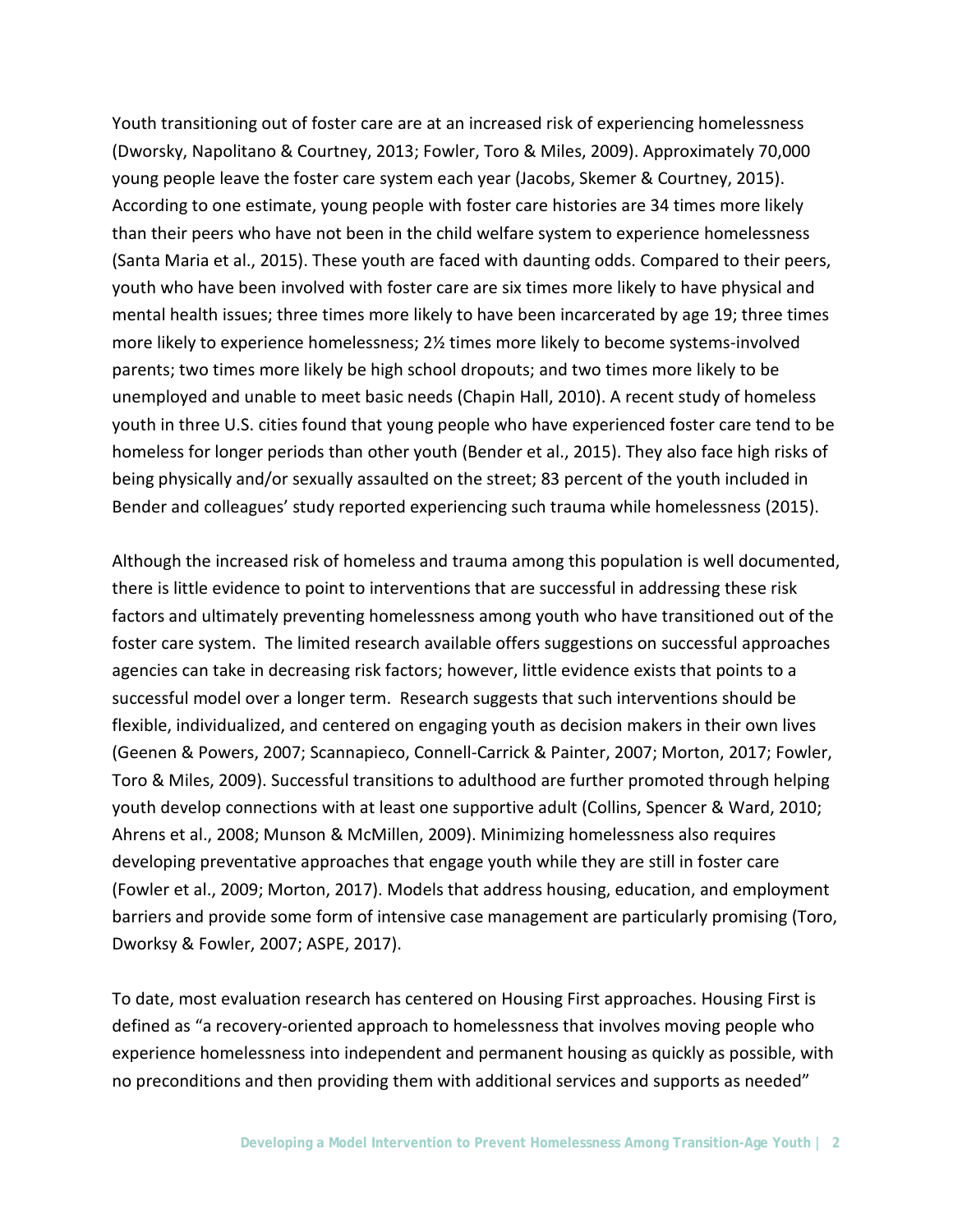(Gaetz, 2014). The Housing First approach was initially designed to serve adults, particularly those considered to be chronically homeless. Since that time, much work has focused on how to adapt the Housing First model to serve youth and young adults who are homeless in a way that meets their developmental, social, and legal needs since young people were not the model's initial target population. A proposed set of core principles have been proposed to guide adapting the Housing First model to youth Gaetz, (2014):

- Immediate access to housing with no preconditions;
- Consumer choice and self-determination;
- Recovery orientation to services;
- Individualized and client-driven supports; and
- Social and community integration.

A recent impact evaluation of a transitional living model in Tennessee found that a nine-month

program combining individualized and intensive case management services, youth-driven goal setting, the availability of flexible funds, group activities, voluntary cognitive behavioral therapy sessions, housing, and education supports produced significant results. Youth experienced statistically significant gains in housing stability, mental health, and economic well-being (Skemer & Courtney, 2015). A formative evaluation of a similarly comprehensive intervention serving youth in the San Francisco Bay Area found youth experienced statistically significant outcomes in education, employment, housing stability, and mental health within 6 to 12 months of enrolling in the program (P/PV, n.d.). Interviews with youth identified two critical components of this intervention: the strong relationship between youth and their advocates, and individualized supports (P/PV).

Pathways to Success, the model intervention described in this brief incorporates several of these promising program components and principles.



*"Pathways helps youth reach their full potential. It's like a crutch but at the same time it allows you to be independent but have the support you need and utilize everything that you need. It's that extra support and push to get you to where you need to be but allows you to have the independence you need after pathways is gone." ―Pathways Youth*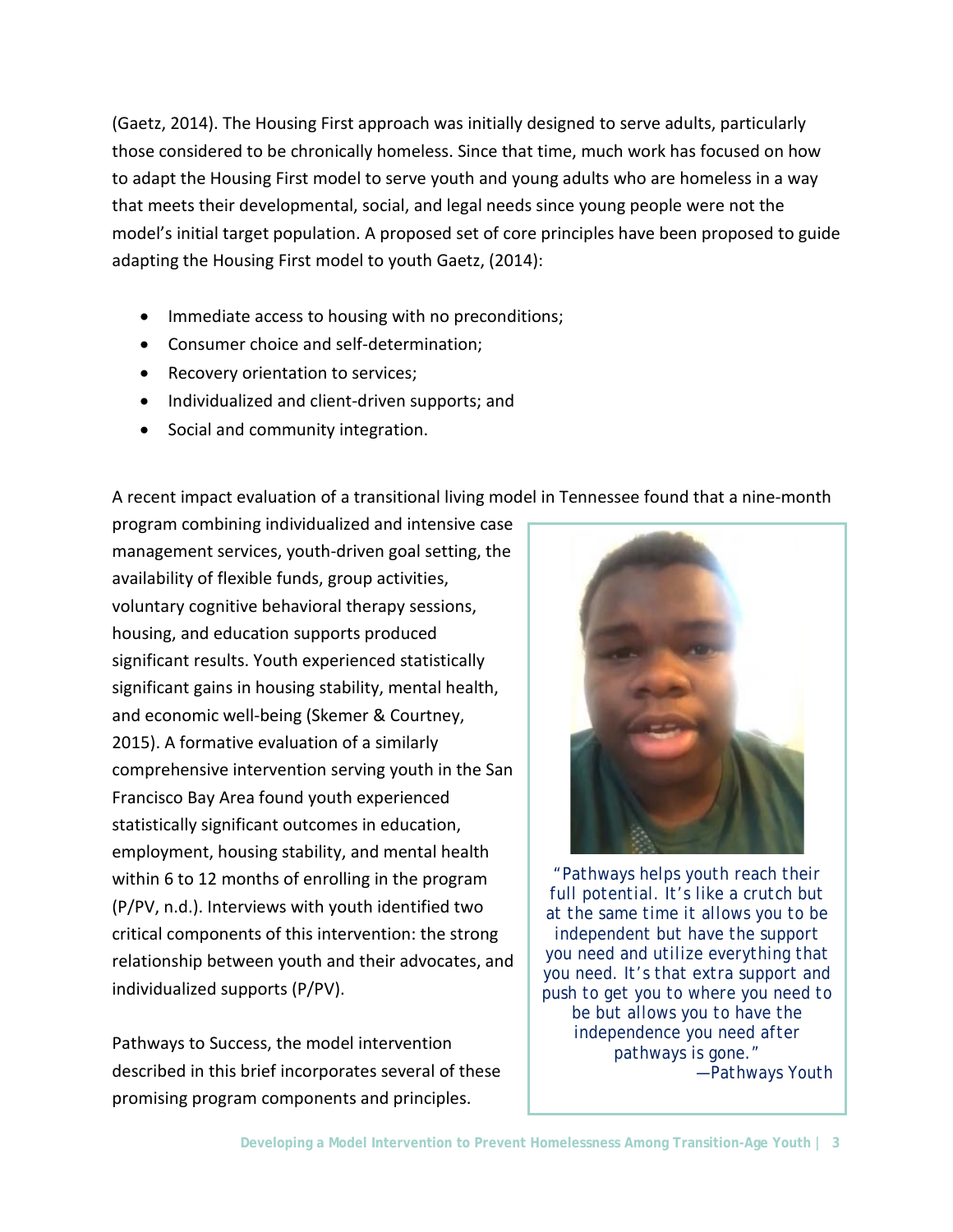Specifically, it engages youth as decision-makers in their own lives; provides intensive and individualized support; invests in relationship-building; and addresses multiple domains including health and well-being, housing, education, and employment. Finally, the program has been developed to operate as both a preventative approach for youth who have not yet transitioned out of care and an intervention for those who are at imminent risk of or are already homeless.

While the model's youth-driven, relationship-based, and customized approach is characteristic of several existing interventions (as described above), the specific mechanism it utilizes―coachlike engagement―is an innovation. This method of engagement is adapted from the Co-Active Life Coaching (CALC) model, which has been effective in achieving a number of positive behavioral health outcomes for adult and university student populations (Newnham-Kanas, Morrow & Irwin, 2010; Newnham-Kanas, Irwin & Morrow, 2008; Van Zandvoort, Irwin & Morrow, 2009). Specifically, the evidence indicates that CALC increases self-efficacy, selfesteem, confidence, self-acceptance, and overall health in adults (Hall, 2014). Several promising studies on a variety of non-CALC coaching models suggest that such outcomes can also be achieved for high school (Campbell & Gardner, 2005; Green, Grant & Rynsaardt, 2007) and primary school students (Madden, Green & Grant, 2011). However, there is a dearth of literature on the use and impact of coaching-based interventions for at-risk or homeless transition-age youth.

### **The Pathways to Success Model Intervention**

The intervention developed during Phase I and refined throughout Phase II, called Pathways to Success, is defined as an intensive, youth-driven case management approach and is designed to serve youth ages 14 to 21 who are currently in or transitioning out of foster care, or who are homeless up to the age of 21 with foster care histories. Youth served through Pathways are recruited from two distinct target populations. The Pathways' Prevention Population consists of youth ages 14 to 21 who are still in foster care. The Intervention Population consists of youth ages 18 to 21 who are no longer in care and are either at significant risk of becoming homeless or are already homeless.

With the long-term goal of preventing homelessness, the Pathways model specifically works to improve youth outcomes in the five "pathways" of permanent connections, health and wellbeing, housing, education, and employment. The model is currently being implemented and evaluated in three collaborative sites across Colorado representing urban (Denver),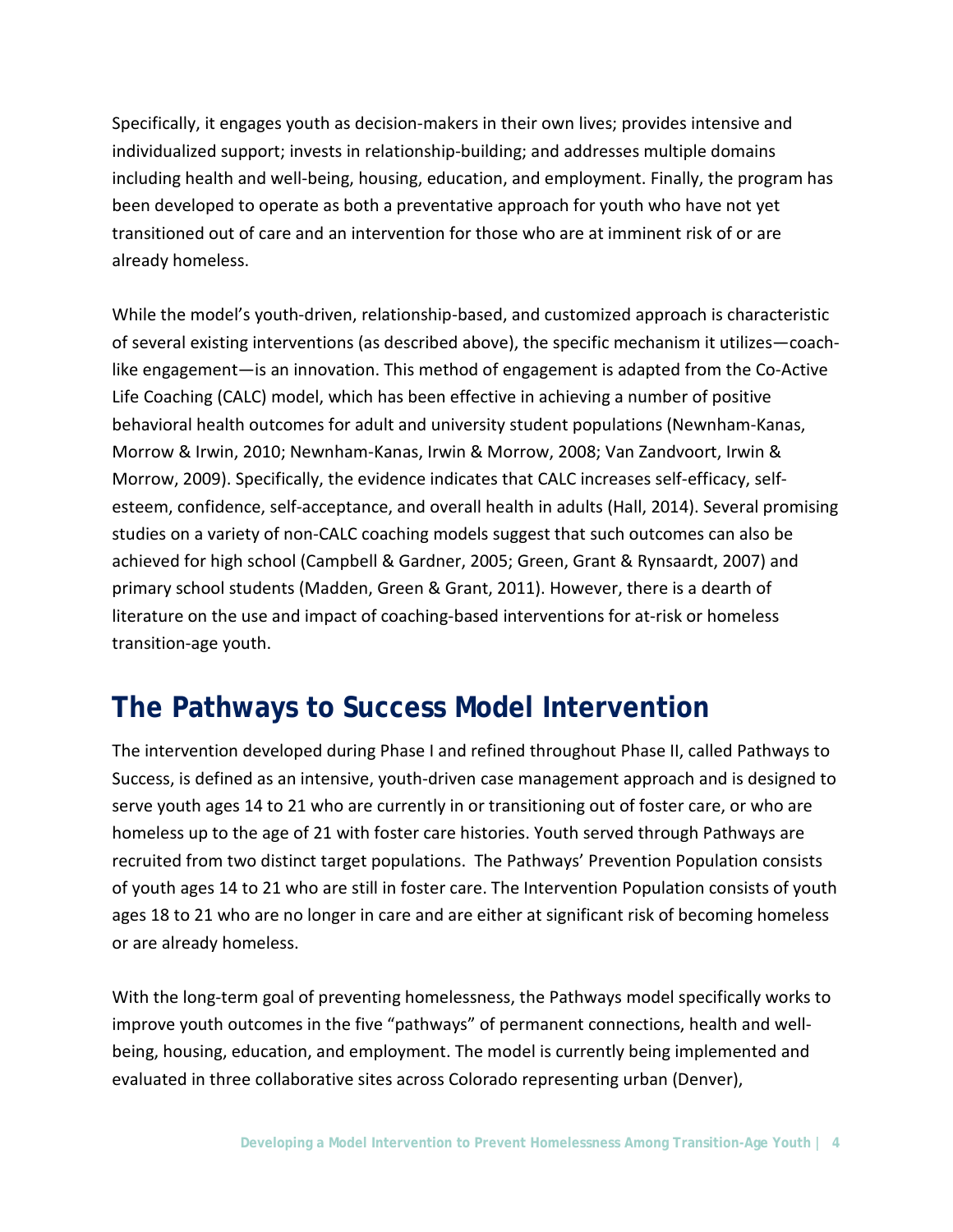suburban/second city (Boulder), and several rural counties, each of which consists of a County Department of Human Services (DHS) and its child welfare division, and a Runaway and Homeless Youth (RHY) service provider. In a state like Colorado, which is primarily rural with most of its population located in the metro areas along the Front Range of the Rocky Mountains, testing the model in an urban, suburban, and rural/frontier setting is essential to understanding the needs of youth in varying settings as well as securing the buy-in of state and local policy makers.

The cornerstone of the intervention consists of a Navigator utilizing a coach-like model of engagement to help youth identify and work toward achieving at least two goals related to the five outcome areas. Each Navigator carries a small caseload (up to 10 youth for a full-time Navigator). This allows each Navigator to provide intensive and consistent support to youth in their caseload. The intervention is designed for Navigators to meet with their youth once a week in person while communicating via text, phone, and email on a continual basis. The Navigator meets with youth frequently, based on the needs and ability of the youth. Flexibility and accountability are key, as some youth have full-time jobs and are not able to meet in person every week. Other youth need more intensive support for specific periods of time, for example, when going through the process of securing and setting up a new apartment. The Pathways model is designed to be time-limited, allowing the youth along with their Navigator, determine that their goals have been achieved and they are ready to "graduate" and transition to a less intensive care management model, or feel the intervention is complete.

Youth set the agenda and pace of their work with the Navigator. As coaches, Navigators work with youth in thinking through what they need to do to achieve their self-identified goals. Navigators also provide crisis stabilization support and help youth connect to concrete resources to secure or maintain safe and stable housing, promote permanency and well-being, and further educational and/or employment-related goals. There are a number of secondary components of the Pathways model that the Navigators can utilize toward these ends. The Pathways to Success Model Intervention is comprised of seven key components (one core and six secondary). These components are outlined below.

#### *1. Engaging youth in a coach-like way to help identify and achieve goals (Core).*

The model intervention centers on Navigators engaging youth in a "coach-like way." Coach-like engagement is defined as "an ongoing relationship which focuses on coaches taking action toward the realization of their visions, goals, or desires" (Colorado Child Welfare Training System, 2016, p. 1). Navigators help youth take action toward realizing their goals by utilizing a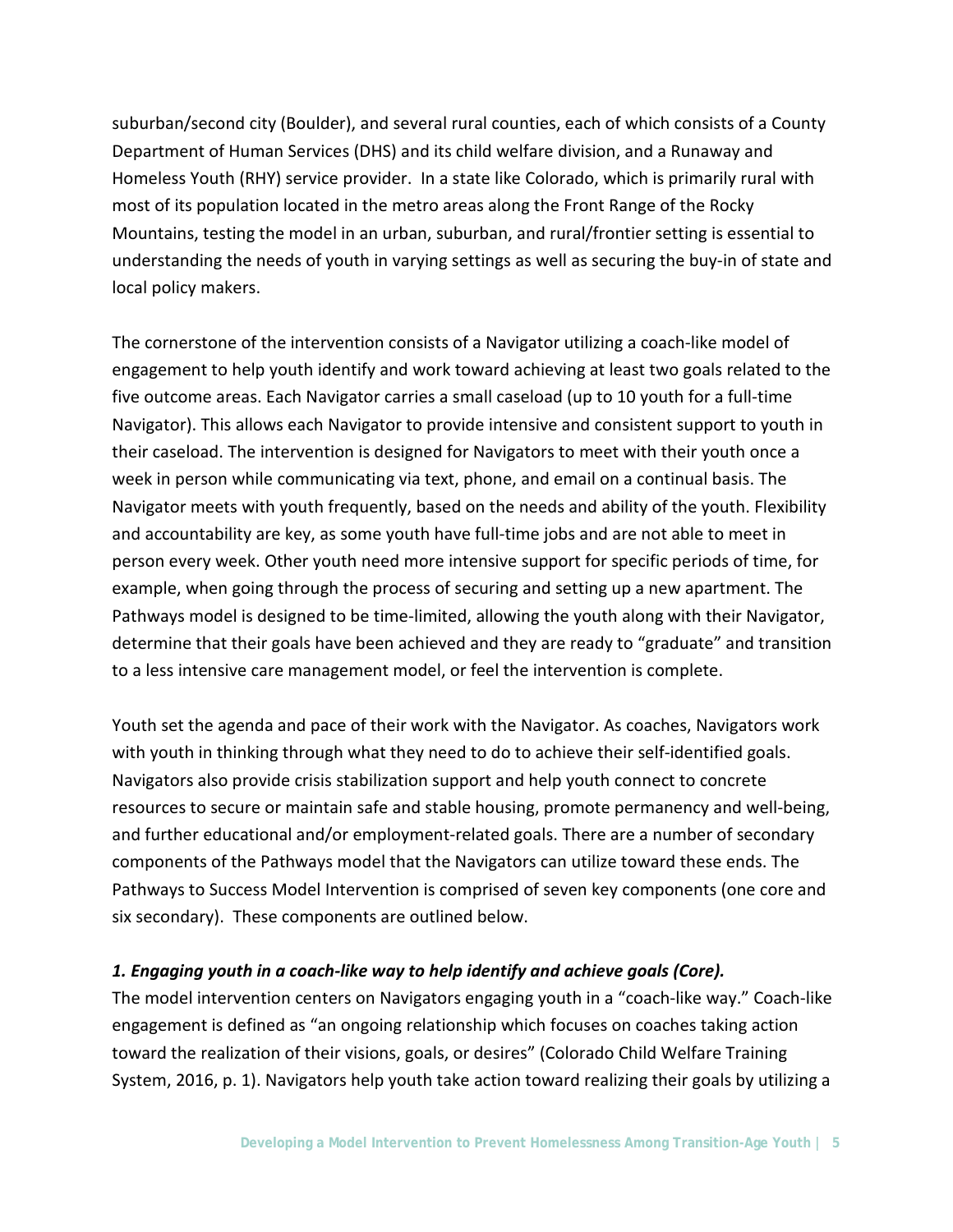number of techniques including listening, asking powerful questions, providing encouragement, approaching youth with curiosity rather than judgement, setting achievable action challenges, and gently holding youth accountable. This model is solutions-focused and strengths-based. It depends on Navigators regarding youth as "creative, resourceful, and whole" individuals (Colorado Child Welfare Training System, p. 1).

It is also youth-driven, which means that the youth chooses what s/he wants to work on as well as the amount of energy s/he wants to put toward that work. The Navigator's role is to walk alongside, rather than leading, the youth on their journey through Pathways and to stability. Youth preferences are established and regularly revisited through the process of "designing an alliance" in which Navigators and youth discuss boundaries as well as strategies for maintaining an effective relationship. In addition to clarifying a youth's agenda, the designed alliance becomes a tool for staying on track and maintaining focus. While youth set the course and make final decisions, Navigators are actively involved in the decision-making process. They provide guidance by asking non-judgmental questions, and occasionally re-direct youth by reflecting back what the youth is saying to help them think through the consequences of making a potentially self-destructive decision.

In the short term, coach-like engagement is used to help youth identify and subsequently work toward "linchpin" goals related to housing, education, employment, health and well-being, and/or permanency. Each youth sets at least two goals, which guide the work the Navigator and youth do together. Some youth, especially those who are experiencing homelessness at the time of enrollment, enroll in Pathways during a period of crisis. When this occurs, the primary focus of the Navigator is on crisis stabilization. This involves utilizing all other components of the intervention to address immediate safety and/or housing needs before beginning the development of linchpin goals. Using coach-like engagement to identify and achieve goals is intended to help youth acquire life skills around resiliency, self-advocacy, and empowerment that will stay with them for a lifetime and are known predictors of success across many areas in life.

*The Boulder Collaborative is unique in that the child welfare agency is housed within the county's department of housing and human services. The Navigator is employed through the agency, but her time is split between the county child welfare department and the Runaway and Homeless Youth Provider, Attention Homes. This unique structure allows for a variety of seamless information sharing and reduced "red tape" when it comes to service delivery.*

*2. Assisting youth in securing and/or maintaining safe and stable housing.*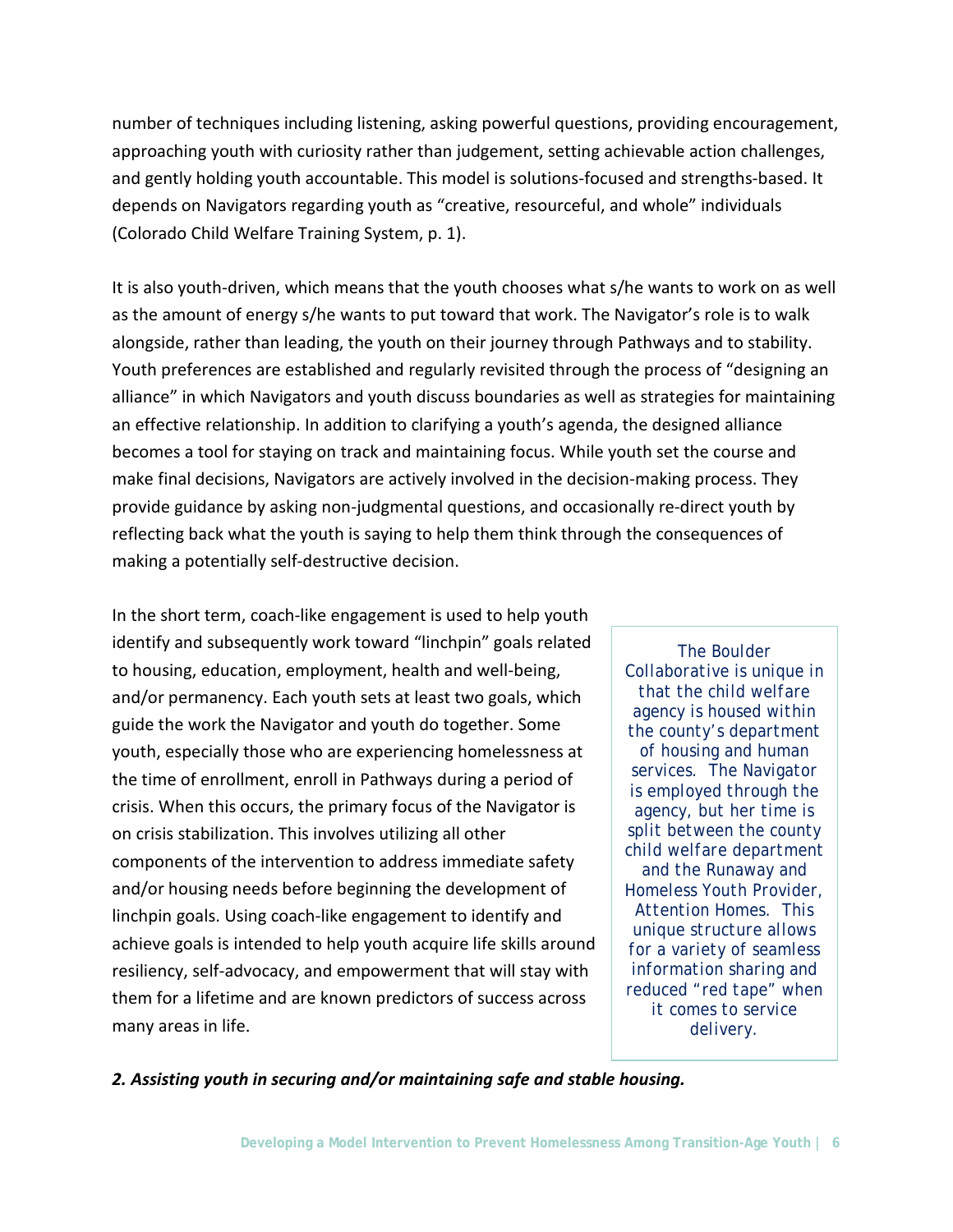As noted above, if the youth is in crisis at enrollment, the Navigator will work to stabilize the youth before beginning any other aspect of the Pathways intervention. If the youth is in a stable mindset at enrollment, the Navigator will prioritize housing. As an intervention focused on preventing homelessness, housing security is critical to Pathways. This looks different for each population of youth served through the Pathways program. Navigators work with homeless and precariously housed youth to secure safe and stable housing by helping them navigate the process of identifying, accessing, and maintaining appropriate supports; these include Family Unification Vouchers (FUP), independent living arrangements, transitional living programs, State Housing Vouchers (SHV), and other community-specific projects. SHVs provide long-term housing for youth with a qualifying condition that prevents them from living independently with no housing support. Navigators also support youth through the process of securing leases on their own apartments. With younger youth who are still in care, Navigators focus on asking questions that encourage youth to think about what their long-term housing goals are, and what steps they will need to take to achieve them

#### *3. Providing immediate, small-scale, financial assistance when needed.*

The Pathways model recognizes that Navigators must be able to provide immediate resources for youth in need. Access to supports when most needed by the youth is key to staying on track in achieving goals. Each collaborative site is provided with flex funds, which are monies that Navigators can access to provide immediate assistance to youth when all other resources have been tapped and the youth has an unmet need. Flex funds are used to purchase a wide variety of items including cell phones, groceries, work clothes, furniture, school supplies, vital records, and bus passes. Each site administers its own fund and thus has developed procedures around how the Navigator is able to access funds and what, specifically, they may be used for.

#### *4. Advancing permanency using Permanency or Community Roundtables.*

Navigators may support youth through the planning of and participation in the county-led Permanency Roundtable (PRT) and other family engagement meetings. The PRT model was developed as a means of increasing legal permanency rates for older youth in foster care. It includes setting up a team of internal and external experts, developing permanency goals, brainstorming barriers to permanency, and developing an action plan (White, Buher & O'Brien, 2013). PRTs occur as standard practice for almost all county DHS providers. The Navigator's specific role is to ensure that the PRT is youth-driven and to participate in the PRTs when requested by youth. The Community Roundtable (CRT) model was created by the Pathways team. It follows the model of the PRT but has been renamed and modified slightly to serve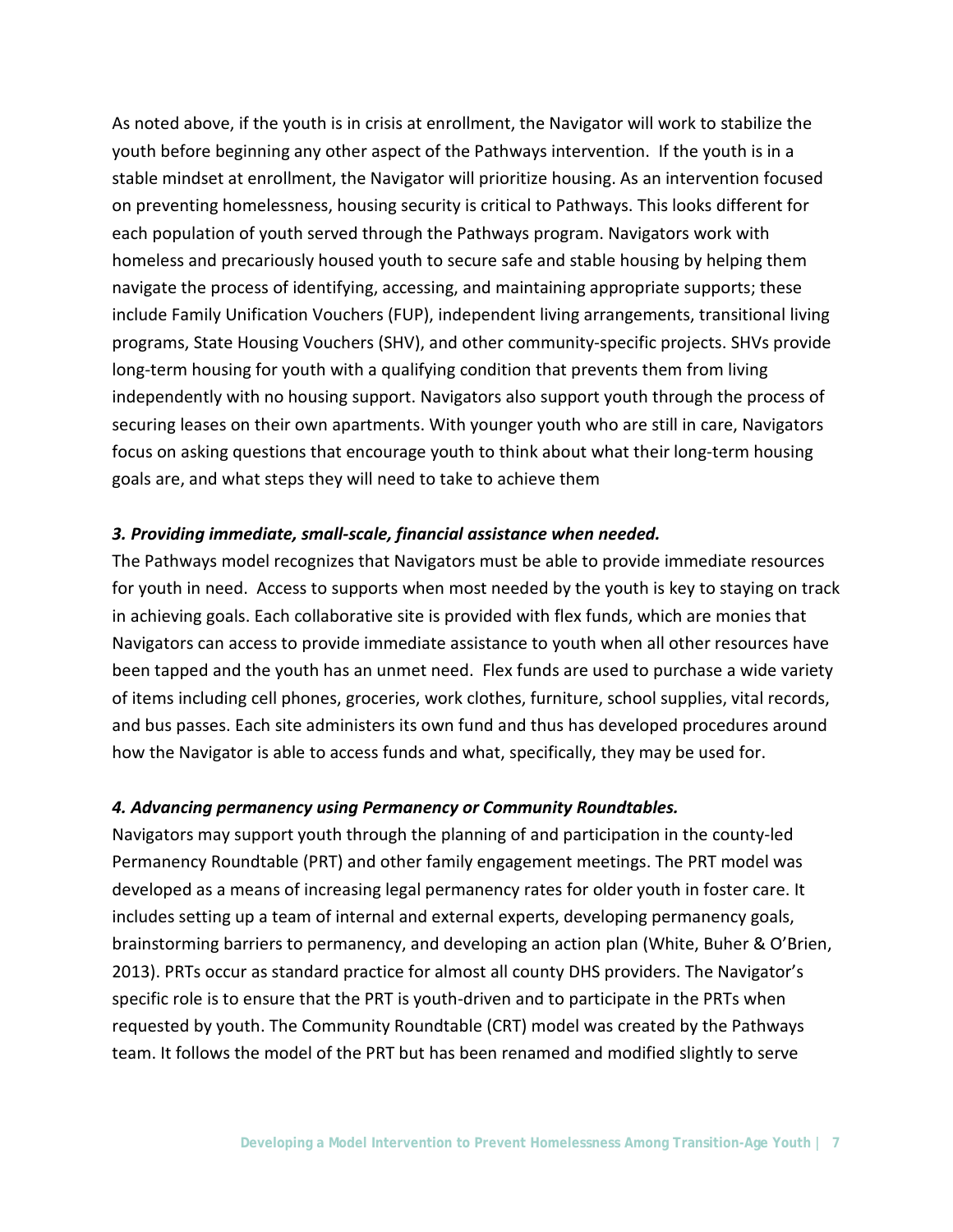older youth who are no longer in the foster care system. As such, legal permanency is no longer as relevant, and the focus of the CRT process becomes relational permanency.

#### *5. Making appropriate referrals for securing resources or addressing barriers.*

As critical component to providing comprehensive case management, Navigators connect youth to appropriate resources in the community, county, and state. These resources and referrals are youth specific and may be related to any of the five outcomes areas (health and well-being, housing, education, employment, and permanency). In addition to providing referrals, Navigators actively facilitate the youth transitioning to other supports. For example, a Navigator may connect a youth with a wraparound service and participate in the first several meetings as a means of helping the youth transition. When systems barriers or case-specific complications do not allow for straight-forward service referrals to be made, the Pathways Navigator turns to a Local Inter-Agency Team (LIAT).

Each local collaborative site has convened a LIAT to provide technical assistance, resolve systems-level barriers, and review and address case-specific issues youth face. The LIAT includes representatives from child welfare, local runaway and homeless youth providers, and other community-based service providers representing the five outcome areas. Rather than convening an entirely new team to create the LIAT, collaborative sites are encouraged to build on pre-existing cross-system teams such as their local Collaborative Management Program (CMP). CMP is a voluntary program in Colorado in which counties can choose to participate. Local CMPs provide an infrastructure where service planning is coordinated, funds are braided, and in-kind resources shared to address the needs of youth up to age 21 who are involved or who would benefit from multiple agency involvement.

#### *6. Utilizing case planning and assessment tools.*

Navigators complete two assessment tools―the Youth Connections Scale (YCS) and Empowerment and Engagement Scale (EES)―with all youth. These tools serve two purposes: first, they serve as measurement of the youth's permanent connections and coach-like engagement; and second, they serve as an opportunity for youth reflection and planning. The EES measures youths' perceptions regarding the extent to which the Navigator has engaged and empowered them to achieve their goals. It is administered within 14 days of identifying linchpin goals and again in a one-year follow-up survey. The YCS quantifies the number and nature of supportive adult connections in a youth's life. At least two are completed over the course of the intervention, the first within 30 days of enrollment in Pathways and the second near completion of the intervention. In addition to providing important data for reporting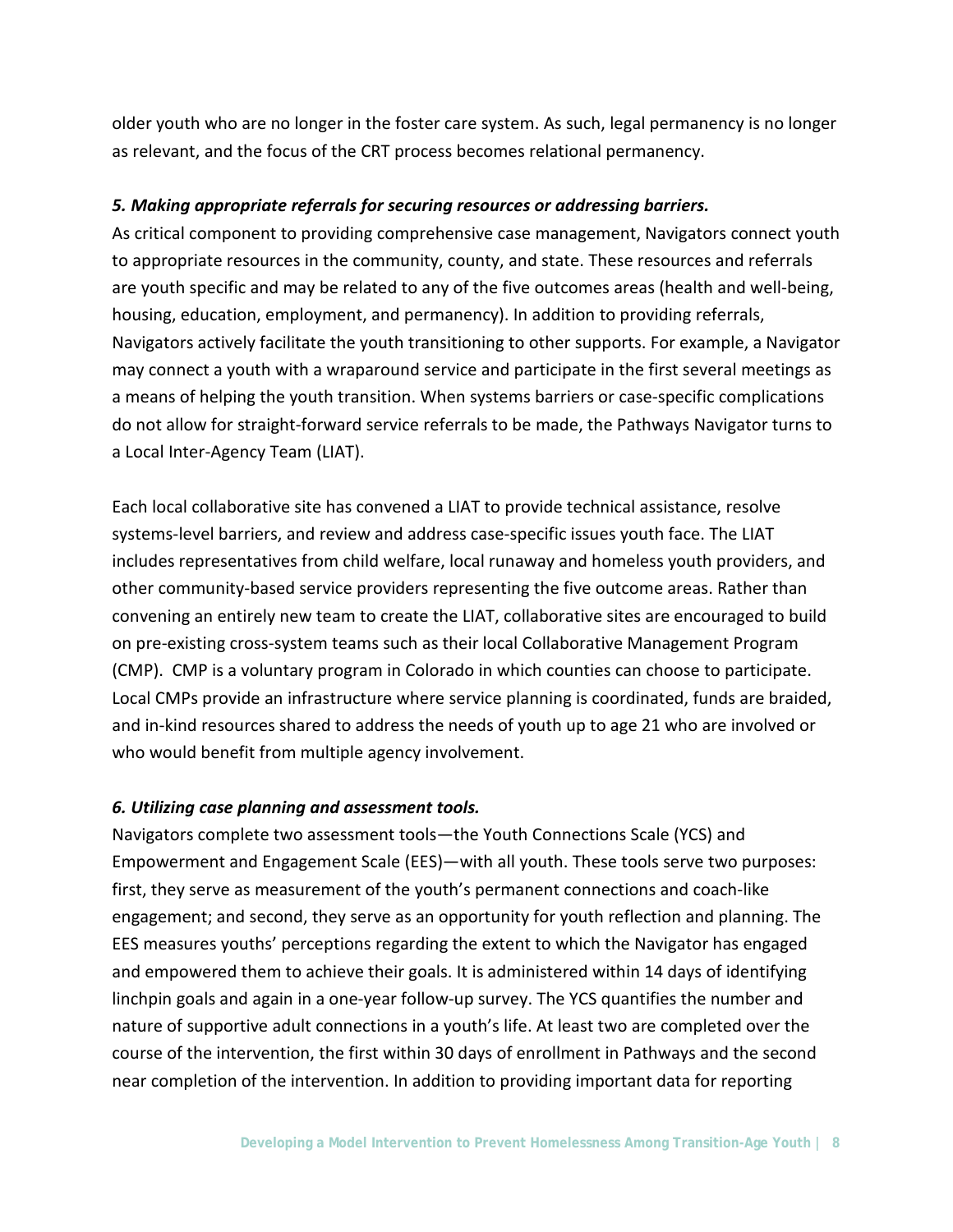outcomes, the YCS is a tool for identifying supportive connections. A variety of additional tools also may be used for care planning or reflection purposes. These include Casey Life Skills, Future Self, Mobility Map, and Child and Adolescent Needs and Strengths (CANS). Usage is determined by site-specific practice requirements as well as relevancy in each youth's individual circumstance.

#### *7. Identifying community connections and transitioning youth to other supports.*

Throughout the intervention, Navigators work with youth to identify and build connections with other supports in the community. A key indicator of long-term stability is relational permanency —ensuring the youth has at least one supportive adult they can turn to for help when needed. The Pathways model defines supportive adult broadly and can be any adult the youth identifies as a supportive connection, with the exception of the child welfare professionals involved in their case or the Navigator, as their connection is not meant to be a lifelong support for the youth. The permanent connection identified does not have to be a family member, but can be a mentor, coach, advisor at school or work, friend, or support at a community agency. Identifying and building relationships with a supportive adult is one of the most challenging tasks the Navigators face in their work with youth. Oftentimes, youth served by Pathways do not have a positive supportive adult in their life to turn to, which can be a primary reason they are homeless. Finding and building these lasting connections with the youth typically constitutes one of the linchpin goals identified up front. This goal can take the longest to achieve but is ultimately one of the most important goals for the youth and Navigator to focus on.

# **The Role of Evaluation**

Ultimately, the goal of the YARH demonstration project is to produce evidence-based interventions that can be replicated in other jurisdictions in an effort to reduce risk factors and increase protective factors that ultimately prevent youth from becoming homeless once they transition out of the child welfare system. The Center for Policy Research (CPR) is conducting a formative evaluation of Colorado's Pathways to Success program. CPR has been involved with designing and implementing the Pathways to Success program from its early stages, and has been documenting implementation, providing technical assistance, and reporting on program implementation and outcomes. The formative evaluation is documented through the completion of templates that outline the program's Theory of Change, Logic Model, Population-Intervention-Comparison-Outcomes (PICO) and a continuous quality improvement (CQI) process, known as Usability Testing. By taking a CQI approach to usability testing, the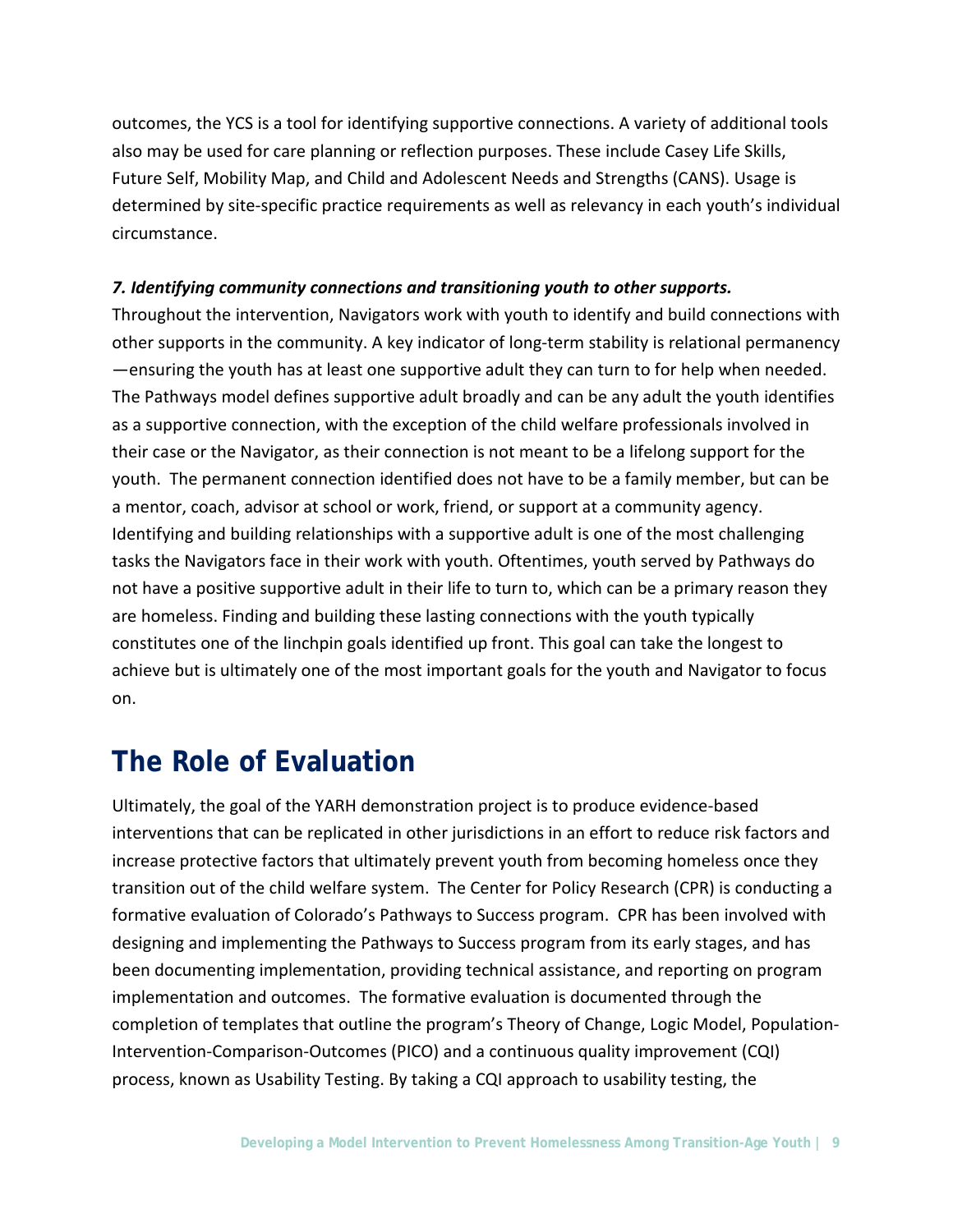evaluation team has been able to collect data, report back key findings to project management, and make necessary adjustments to the model and its implementation throughout Phase II. By achieving anticipated metrics outlined in the formative evaluation plan, the evaluation team can assess the impact of each intervention component, make adjustments to the approach, and fine-tune the model to ensure targeted outcomes are achieved.

During Phase I, CPR developed an online management information system to collect key data necessary for the evaluation and provide an online case management system for the Navigators to use in tracking intervention services to youth. This system, known as the Pathways Management Information system (PMIS), allows the evaluation team to access data entered in real time, and analyze and report on program activities and outcomes utilizing a CQI process.

In addition to PMIS, the evaluators use a variety of data sources to collect, analyze, and report on the Pathways to Success Model intervention. These data sources include a 12-month followup survey completed one-year post-enrollment with youth who received the intervention; oneon-one interviews with Navigators, Site Supervisors, and key project leadership to document implementation successes and challenges; focus groups with youth who have enrolled in Pathways; and an administrative records extract from the State's SACWIS (State Adoption and Child Welfare Information System) system, called TRAILS. Data will be merged, analyzed, and reported throughout the formative evaluation phase of the Pathways to Success project. Specific outcomes will be analyzed and reported on youth enrolled and receiving the intervention around the five outcome areas of permanency, well-being, housing, education, and employment.

# **Getting There: Developing the Pathways Model Intervention**

The Pathways to Success Model intervention was developed over the course of three learningintensive years. The process of planning and adaptation aligned with the phases of the YARH grant. Phase I, from September 2013 to 2015, was focused on planning and capacity building. Phase II began in October 2015 and will run through September 2019. This formative evaluation phase has focused on implementing, testing, refining, and evaluating the Pathways model.

During Phase I CDHS convened a state implementation committee that included youth, crosssystems providers, state and local public agencies, advocates, and community members. This committee met to identify the needs of transition-age youth and brainstorm strategies for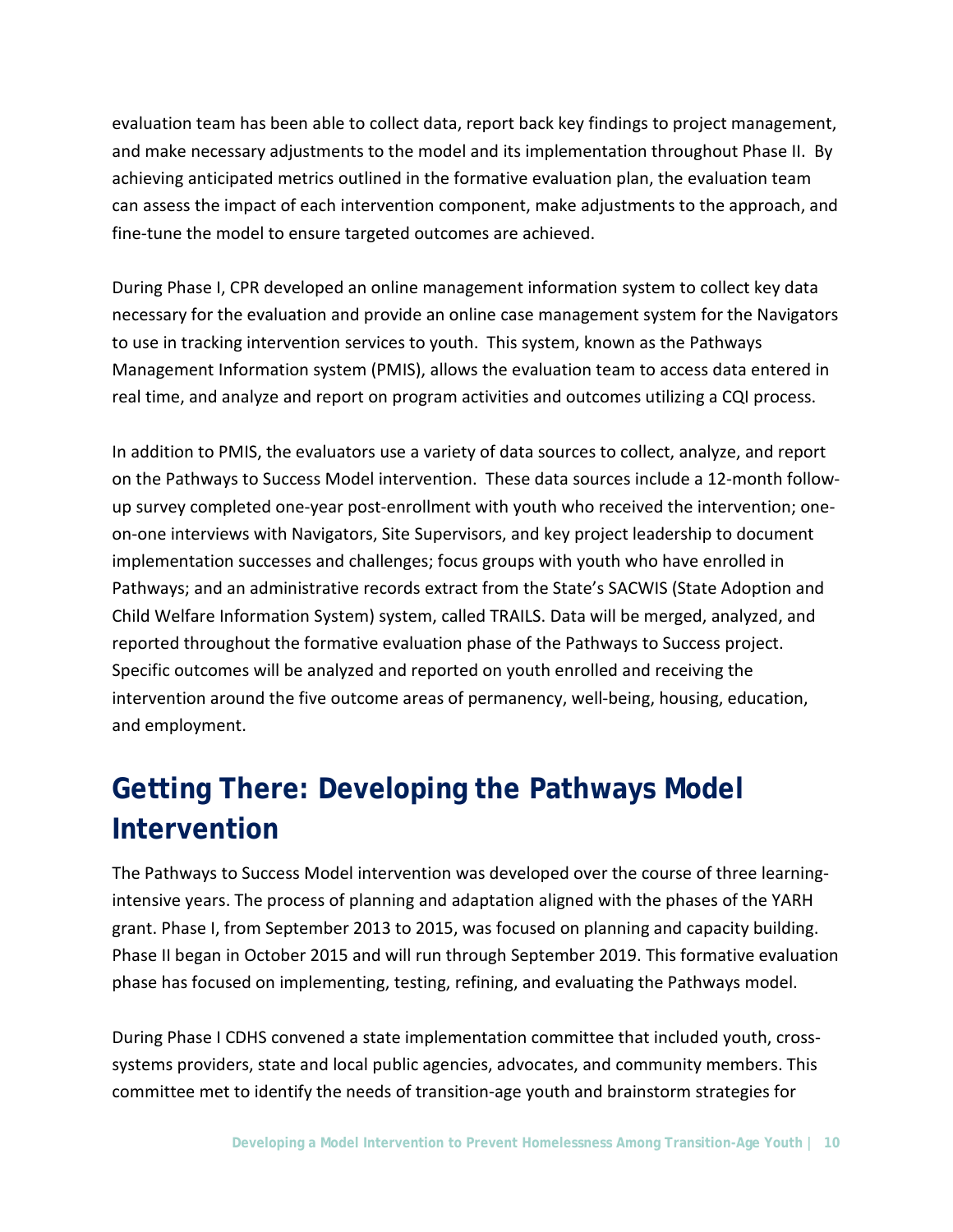meeting those needs. These conversations resulted in the initial design for the Pathways model, see Figure 1 below.

Initially, the Pathways model intervention represented an adaptation of existing practice. It consisted of four components:

- 1) A Pathways Navigator;
- 2) Permanency Roundtables (PRT);
- 3) Road Map to Independence (RMTI); and
- 4) Individualized Youth Services Array.



#### Figure 1. Evolution of the Pathways Model Intervention

These components were a composite of three evidence-based or research informed practice models and customized support. The Navigator component represents dedicated staff members who use a strengths-based case management model to work with youth in resolving barriers to accessing services and transition supports. The Permanency Roundtable (previously described) is coordinated by the Pathways program and conducted monthly for each enrolled youth. Similar to a PRT, the RMTI process involves establishing a team of natural and professional supports who assist the youth in creating a comprehensive transition plan. The Pathways RMTI meeting is conducted every 120 days and includes the development of a Runaway and Homeless Prevention Plan as well as an Independent Living Plan. Finally, the individualized youth services array is a catch-all meant to address the individualized needs of each youth served. Identified needs range from securing stable, supportive transitional housing to developing permanent connections. Youth voice is critical to the process of developing the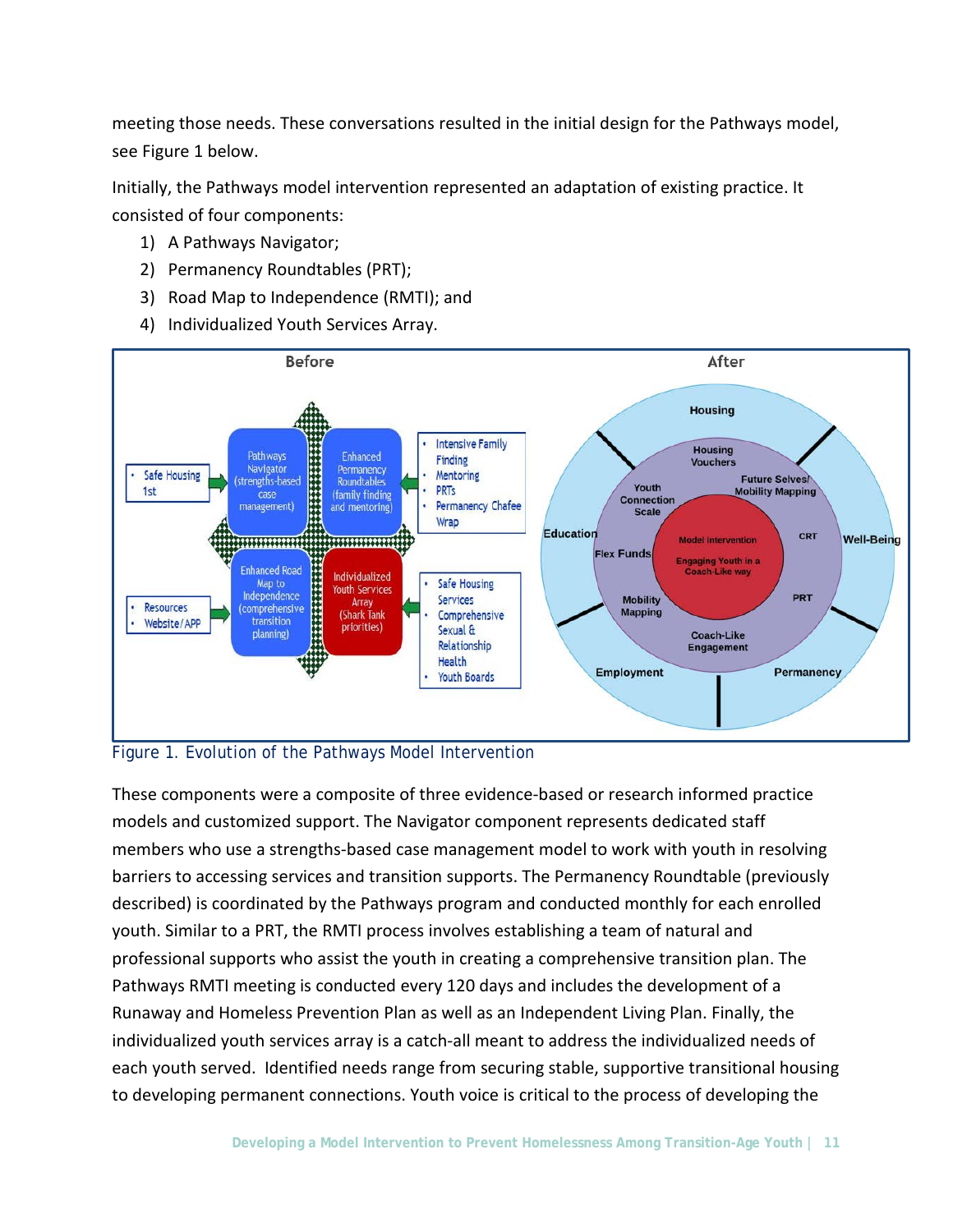Pathways model intervention; it is specifically incorporated through the addition of the individualized services array component.

While the original model was promising, it presented several challenges that became apparent at the beginning of the Phase II formative evaluation. Principally, the model was difficult to explain and rigorously evaluate. County implementation sites raised concerns about their capacity to hold monthly PRTs as required by the Pathways model. Federal partners pointed out that there was no need to include the PRT model in an evaluation, as it was already being evaluated in another project. A range of stakeholders pointed out that the RMTI process was duplicative of both the PRT and CRT and thus did not add value for youth.

To address these immediate challenges, the model was adjusted to have only one "core" component, the Navigator who engages the youth in a coach-like way. The other three components became tools the Navigator could use in working with youth. Through initial implementation and testing, it became clear that coach-like engagement needed to be the cornerstone of the intervention rather than the additional tools as originally conceptualized. Additional minor challenges and potential limitations of the model have been continuously addressed throughout Phase II via an ongoing CQI process.

This multi-phased process of design and adaptation has generated a stronger, more targeted, and ultimately more feasible model intervention. The formative evaluation period has provided time to make modifications based on data collected and lessons learned through implementation and testing. It has also enabled the evaluation team to test and readjust each specific component of the intervention rather than approaching it as a programmatic black box.

*Developing a model intervention to prevent and address homelessness among youth with current or prior foster care involvement is a complex process that must take into consideration many different factors. A formative evaluation can help guide that process by providing reliable data from which to make informed decisions to support youth in successfully transitioning into adulthood.*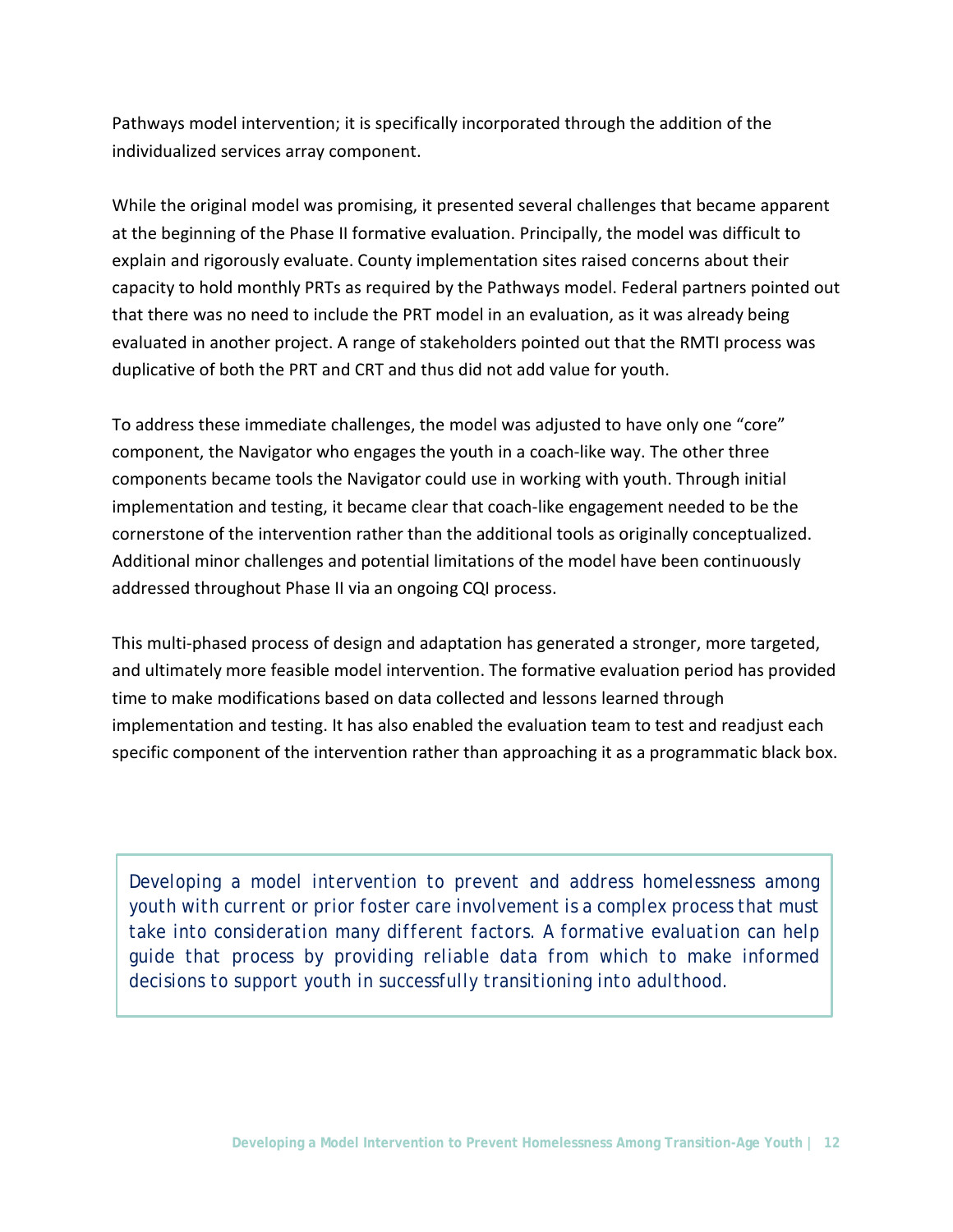# **Lessons Learned & Key Considerations**

Throughout the planning, implementation, and testing of the Pathways to Success Model, many lessons have been learned. Future research briefs will highlight additional programmatic lessons learned from implementation. This brief shares the key takeaways related to planning, design, and the "big picture" of implementing a cross-systems intervention in multiple settings. They include:

*Strong Stakeholder Engagement and Buy-in***:** To create a new model intervention, key stakeholders and decision-makers must be creative and flexible, and willing to think outside the box. Further, youth are key stakeholders who must be engaged. Their voices are critical to the design and testing of the model intervention to ensure it is relevant and developmentally appropriate. The common saying "Build it and they will come" does not apply here; without youth voice at the planning table, interventions will suffer from lackluster youth buy-in.

From the beginning, planning must include all systems and agencies involved since no one system or agency alone can address all the needs of young people with current or prior foster care histories to support their successful transition to adulthood. Critical agencies at the table should include child welfare, juvenile justice, physical and behavioral health, legal (e.g., courts, guardians ad litem (GAL)), schools and representatives from higher education, workforce, housing, runaway and homeless youth providers. By promoting youth voice and securing the buy-in of key stakeholders at both the organizational and programmatic level, intervention design has a greater likelihood of achieving targeted outcomes and ensuring a smooth implementation.

*Clear Communications and Procedures:* It takes time to plan, coordinate, develop, and test a model intervention. A clear communication plan informs key stakeholders of ongoing model design changes to ensure their ongoing support and buy-in. Further, clear policies and procedures are also needed so that the model intervention can be implemented as it was intended, with fidelity across all partner agencies and sites.

*Establish an Effective Learning and Decision-Making Process:* While timeconsuming and challenging, a formative evaluation allows for a more targeted and impactful intervention and allows planners to strategically modify the intervention and its implementation. Program staff input is especially valuable in identifying issues and challenges allowing for critical midcourse corrections to ensure intended outcomes are achieved.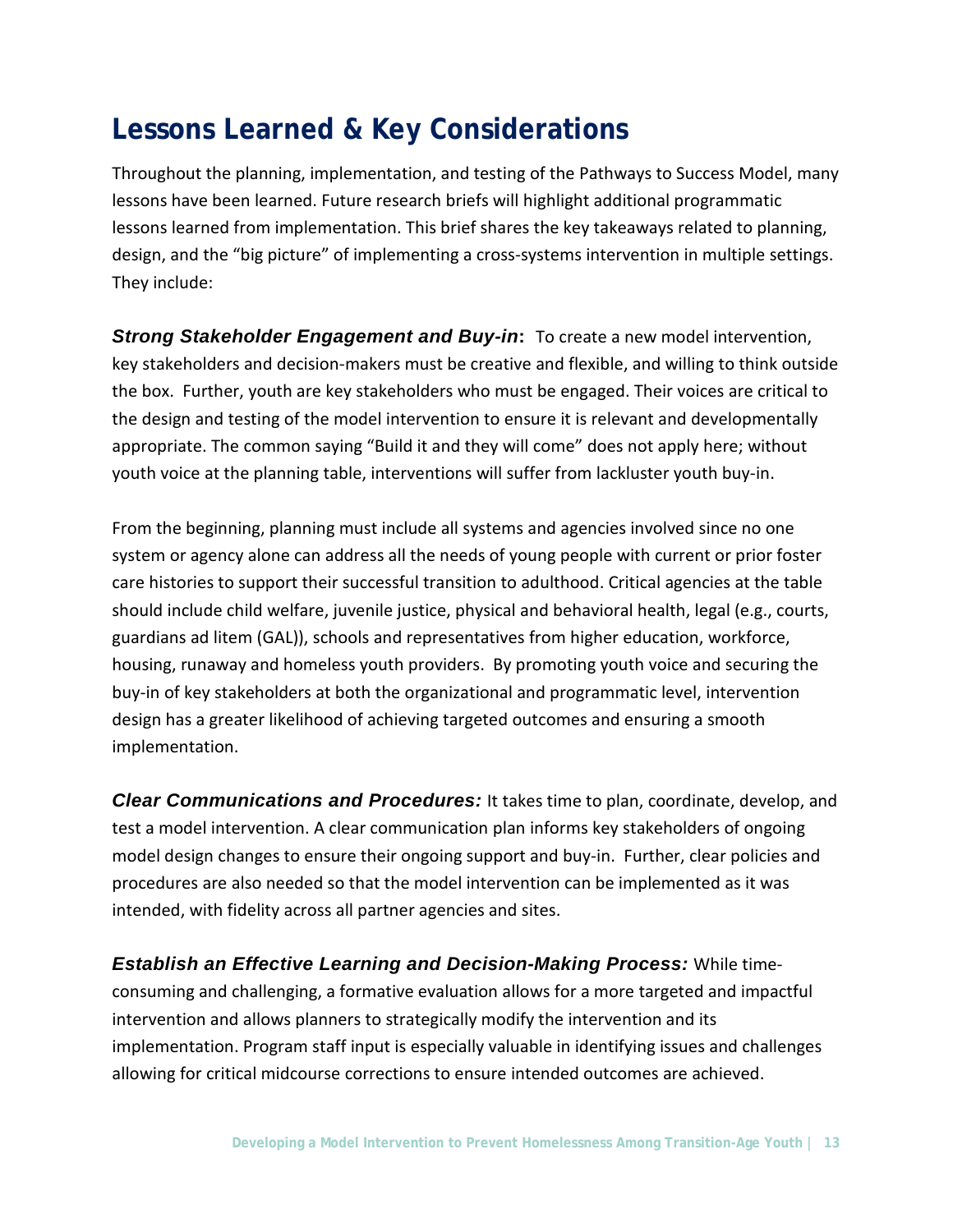*Defined Model Intervention to Evaluate:* To achieve systems-change, a model intervention needs to be at once definable and streamlined but flexible enough to work in different community settings. It is also important to not lose sight of the fact that the purpose of the formative evaluation is to inform programmatic development. Critical to the evaluation is having a database where information is entered in real-time to allow the evaluation team to analyze and report on program activities and outcomes utilizing a CQI process.

*Ongoing Support, Training and CQI:* Implementing a new program and achieving system change requires ongoing support for policymakers and supervisors as well as program staff. This includes ongoing training and technical assistance to improve skills and knowledge critical to implementing the model intervention as intended. Ongoing training must be conducted pursuant to adult learning theory, be held in a safe environment where skills can be practiced and constructive feedback given, and be focused on both line and supervisory staff. Implementing a continuous quality improvement approach is critical to assessing intermediate outcomes and ensuring that the model that is implemented achieves the outcomes outlined from the beginning.

# **Key Considerations for Developing a New Model Intervention**

The lessons learned highlighted above point to the kinds of questions an agency or organization should ask when thinking about whether to undertake the work of designing and implementing a multi-system model to address the unique needs of transition-age youth. Below are key considerations agencies should take into account before beginning the design and implementation of a program.

- 1. Who are the key partners and stakeholders? How can they be meaningfully involved in the planning process?
- 2. How will youth input be elicited? How will it be meaningfully incorporated into the model?
- 3. To what extent are key stakeholders flexible, open-minded, and able to think beyond the constraints of the existing systems?
- 4. Is there sufficient buy-in by influential partners to address systems-level barriers?
- 5. How will clear communication and implementation procedures be established, revised, and maintained to sustain strong working relationships with key stakeholders and program staff?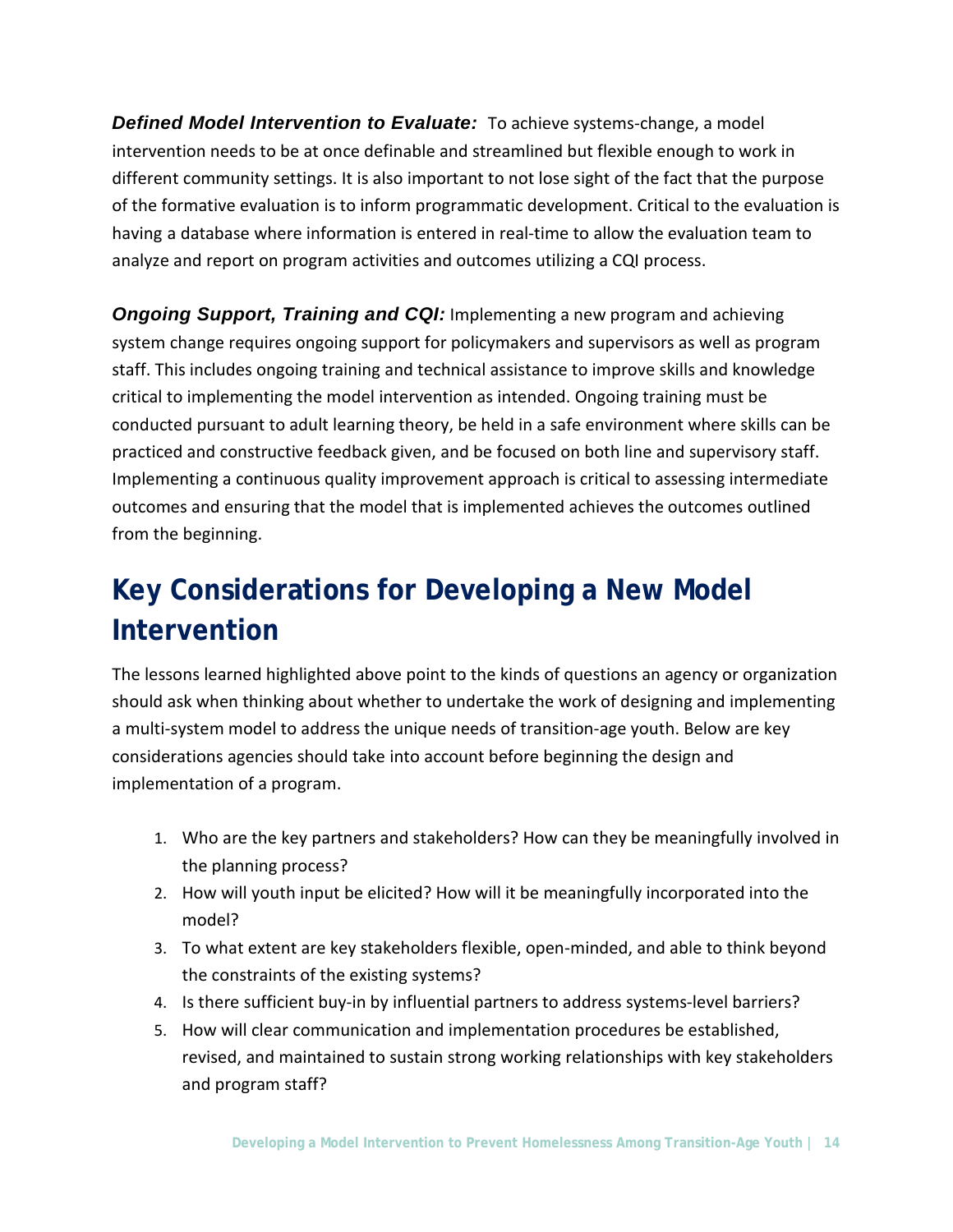- 6. How will the implementation of the model intervention account for differences in community-level resources and capacity?
- 7. Will a CQI process be put in place to inform program implementation?
- 8. How will implementation fidelity be monitored to ensure that the model intervention is being implemented as intended?
- 9. How will program staff be trained and supported? How will supervisors and policy makers be trained so that they can effectively support program staff?

Developing a model intervention to prevent and address homelessness among youth with current or prior foster care involvement is a complex process that must take into consideration many different factors. This brief is the first in a series to detail the process of developing, implementing, and testing a model intervention, aimed at building evidence-based practices that lead to real impacts for youth involved in the child welfare system. Phase I of the Pathways to Success Project was a deliberate planning phase that incorporated a cross-systems approach ensuring all agency partners were at the table to ensure buy-in across these critical agency partners. Phase II focuses on implementation and testing of the designed intervention. The formative evaluation conducted in Phase II helps guide that process by providing reliable data from which to make informed decisions to support youth in successfully transitioning into adulthood. Future briefs will focus on the youth served through the Pathways to Success model intervention, how youth are identified and served, and outcomes associated with youth who participated in the intervention.

#### Suggested citation:

Davis, L., Prendergast, T., & McHugh, D. (2018). Developing a Model Intervention to Prevent Homelessness Among Transition-Age Youth: The "Pathways to Success" Program. Center for Policy Research: Denver, CO.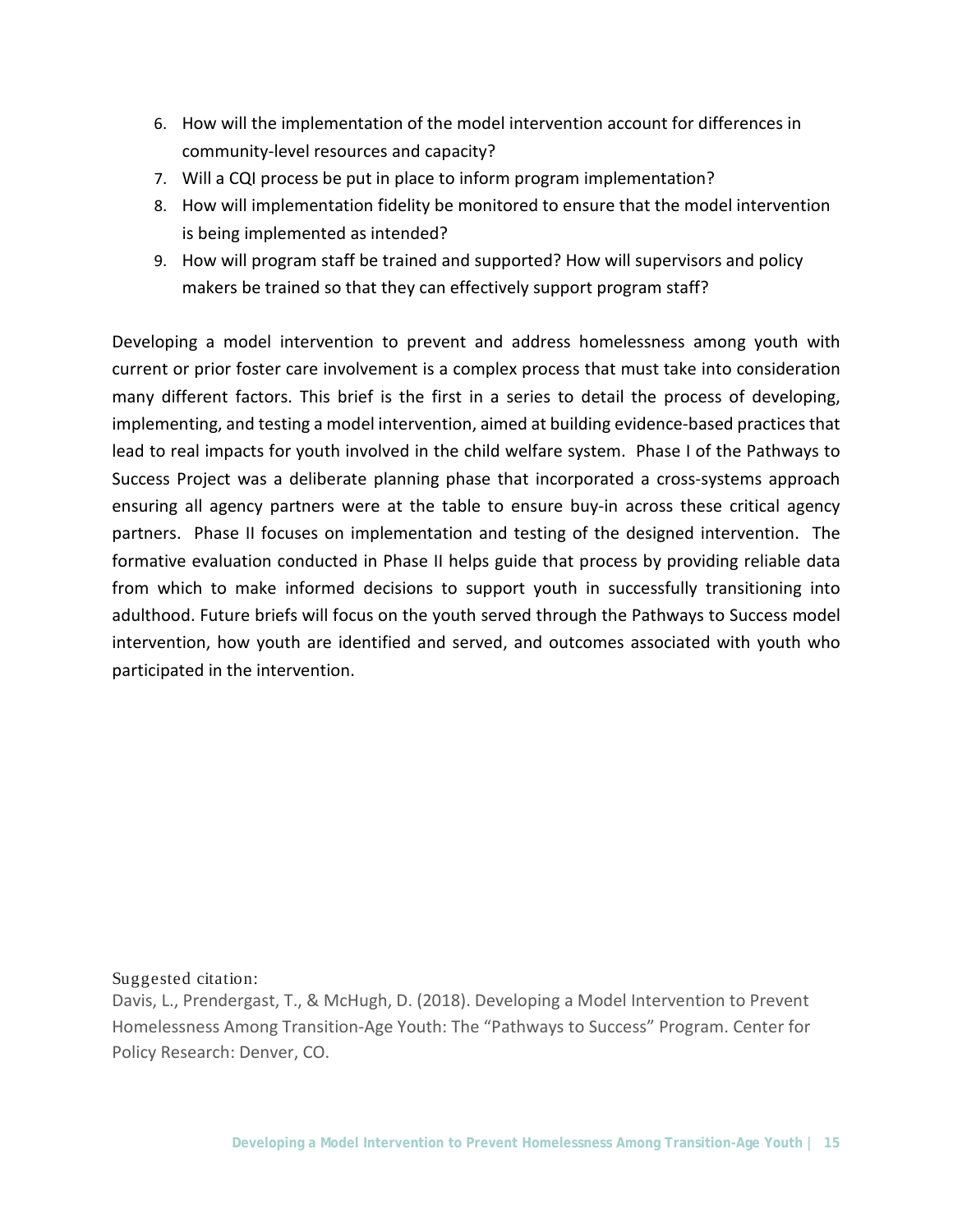### **References**

- Office of Homeless Youth Services [OHYS], Colorado Department of Local Affairs. (2016). Annual Report. Retrieved from https://drive.google.com/file/d/0B-vz6H4k4SESbW43bXRCc3hfODg/view
- Ahrens, K. R., DuBois, D. L., Richardson, L. P., Fan, M. Y., & Lozano, P. (2008). Youth in foster care with adult mentors during adolescence have improved adult outcomes. *Pediatrics*, *121*(2), e246–e252.
- Bender, K., Yang, J., Ferguson, K., & Thompson, S. (2015). Experiences and needs of homeless youth with a history of foster care. *Children and Youth Services Review*, *55*, 222–231.
- Campbell, M. A., & Gardner, S. (2005). A pilot study to assess the effects of life coaching with Year 12 students. *Evidence-Based Coaching Volume 1: Theory, Research and Practice from the Behavioural Sciences*, 159.
- Colorado Child Welfare Training System. (2016). *Engaging Youth in a Coach-Like Way: Learner Guide.*
- Colorado Department of Local Affairs. (2017). Youth Homelessness in Colorado: 2017 Youth Point in Time Supplemental Report. Retrieved from https://drive.google.com/file/d/0Bvz6H4k4SESVWIxWFNEVkoxdzg/view
- Collins, M. E., Spencer, R., & Ward, R. (2010). Supporting youth in the transition from foster care: Formal and informal connections. *Child Welfare*, *89*(1), 125.
- Dworsky, A., Napolitano, L., & Courtney, M. (2013). Homelessness during the transition from foster care to adulthood. *American Journal of Public Health*, *103*(S2), S318–S323.
- Fowler, P. J., Toro, P. A., & Miles, B. W. (2009). Pathways to and from homelessness and associated psychosocial outcomes among adolescents leaving the foster care system. *American Journal of Public Health*, *99*(8), 1453–1458.
- Gaetz, Stephen. (2014). A Safe and Decent Place to Live: Towards a Housing First Framework for Youth. Toronto: The Homeless Hub Press. Retrieved from [http://www.homelesshub.ca/sites/default/files/Housing\\_First\\_for\\_Youth\\_AODA.pdf?\\_ga=2.1932248](http://www.homelesshub.ca/sites/default/files/Housing_First_for_Youth_AODA.pdf?_ga=2.193224875.720185070.1531844184-460272874.1531844184) [75.720185070.1531844184-460272874.1531844184](http://www.homelesshub.ca/sites/default/files/Housing_First_for_Youth_AODA.pdf?_ga=2.193224875.720185070.1531844184-460272874.1531844184)
- Geenen, S., & Powers, L. E. (2007). "Tomorrow is another problem": The experiences of youth in foster care during their transition into adulthood. *Children and Youth Services Review*, *29*(8), 1085–1101.
- Green, S., Grant, A., & Rynsaardt, J. (2007). Evidence-based life coaching for senior high school students: Building hardiness and hope. *International Coaching Psychology Review*, *2*(1), 24–32.
- Hall, E. (2014). An integrative literature review of motivational interviewing and co-active life coaching as potential interventions for positive behaviour change in adolescents. *International Journal of Evidence Based Coaching and Mentoring*, *12*(2), 75.
- Jacobs, E., Skemer, M., & Courtney, M. (2015). Becoming adults: One-year impact findings from the youth villages transitional living evaluation. MDRC.
- Madden, W., Green, S., & Grant, A. M. (2011). A pilot study evaluating strengths-based coaching for primary school students: Enhancing engagement and hope. *International Coaching Psychology Review*, *6*(1), 71–83.